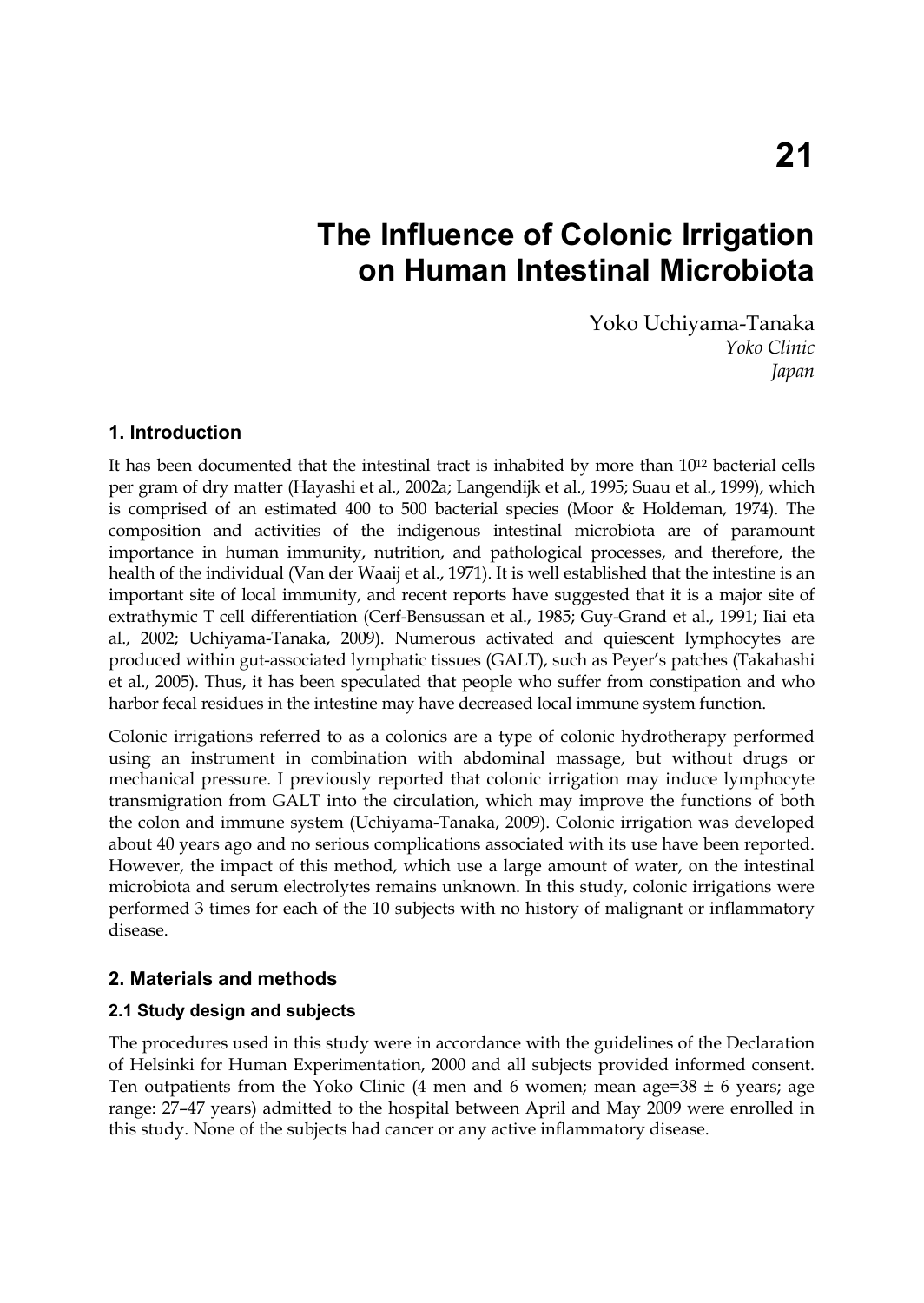### **2.2 Analysis of fecal microbiotauction**

Fecal samples were collected before the first colonic irrigation and at 1 week after the third irrigation. These samples were analyzed using a kit from TechnoSuruga Laboratory Co., Ltd. (Shizuoka Japan). Fecal microbiota analysis targeted bacterial 16S rRNA genes with a terminal restriction fragment length polymorphism (T-RFLP) analysis program (Nagashima's method) (Ando et al., 2007; Nagashima et al. 2002, 2006). T-RFLP was performed as previously described by Nagashima et al. (2002, 2006). The 16S rRNA genes were amplified using a forward primaer, 516f [5'-TGCCAGCAGCCGCGGTA-3'] and a reverse primer, 1510r [5'-GGTTACCTTGTTACGACTT-3']. The 5' ends of the forward primer, 516f were labeled with 6'-carboxyfluorescein, which was synthesized by Applied Biosystems Japan (Tokyo, Japan). The purified PCR products (2 μL) were digested with 10 U of either BslI (New England BioLabs, Inc., Ipswich, MA, USA) at 55°C for 3 h. The lengths of terminal restriction fragments were determined with the ABI PRISM 3130xl Genetic Analyzer (Applied Biosystems, Tokyo, japan).

# **2.3 Laboratory determinations**

Blood samples were collected from the subjects in a sitting position before the start and at 10 min after the third irrigation. Serum samples were analyzed using a commercial kit.

# **2.4 Colonic irrigations**

Each patient underwent 3 colonic irrigations over a period 2 weeks. Same trained physician performed colonic irrigations for all subjects. Irrigations using an intestinal irrigation devide (Colon Hydromat Comfort: Herrmann Apparatebau GmbH, Kleinwallstadt, Germany) that circulated approximately 30–50 L of purified warm water (38°C) through a filter (Uchiyama-Tanaka, 2009). During an irrigation process, which lasts for approximately 1 hour, a subject is laid supine on a bed and given abdominal massage. Because colonic irrigations utilize a large amount of water introduced using a tube and abdominal massage, there are some contraindications, such as renal failure, heart failure, liver cirrhosis, severe hemorrhoids, after post-intestinal polypectomy, post-abdominal surgery and pregnacy. The principle of the Colon Hydromat Comfort's function is shown in Figure1.

Filtered hot water and ordinary water are mixed and passed into a patient's colon through the speculum. The sewage water flows out due to the pressure in the water-filled colon. Some pictures of fecal residues and intestinal epithelium during colon irrigations are shown below.

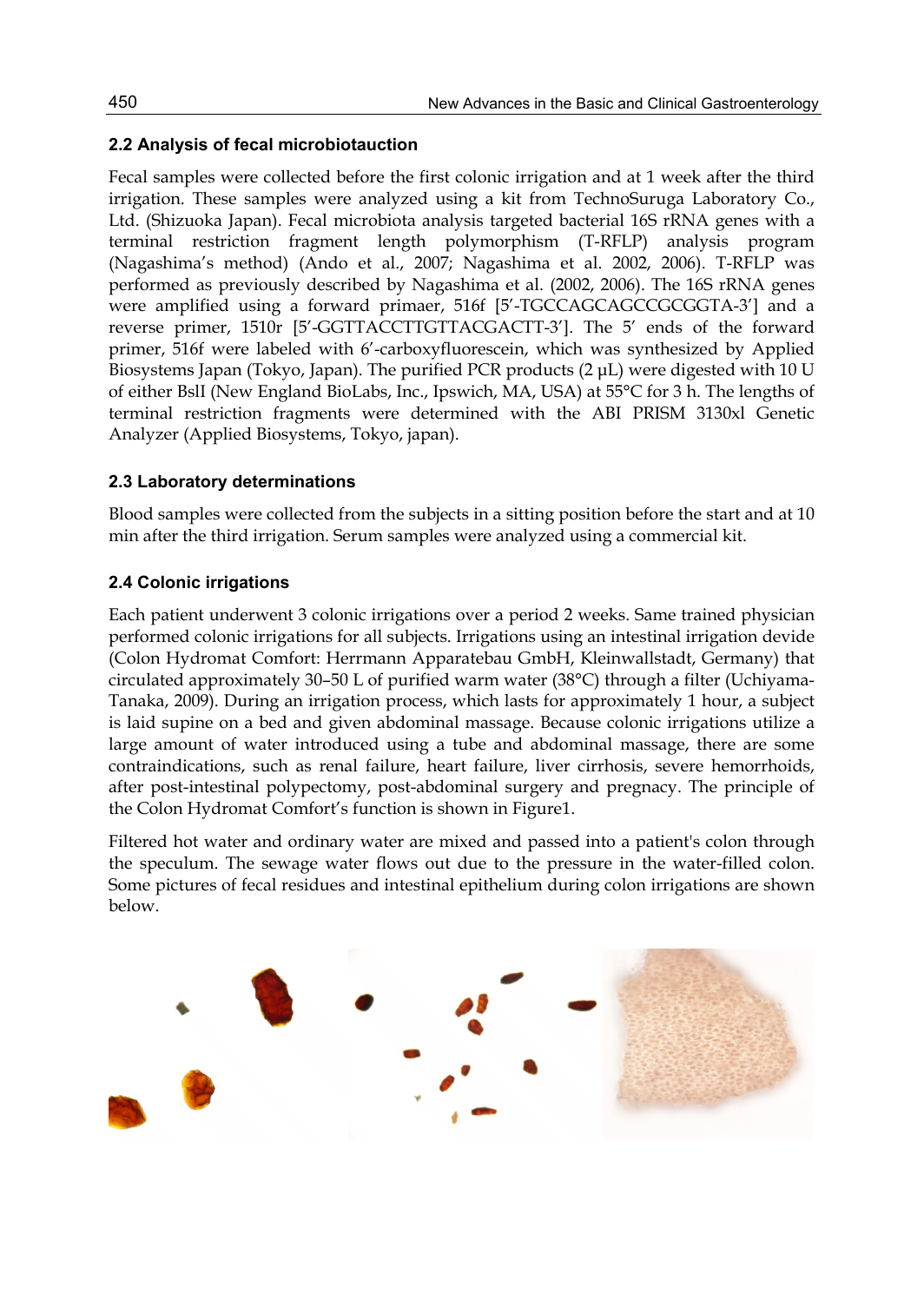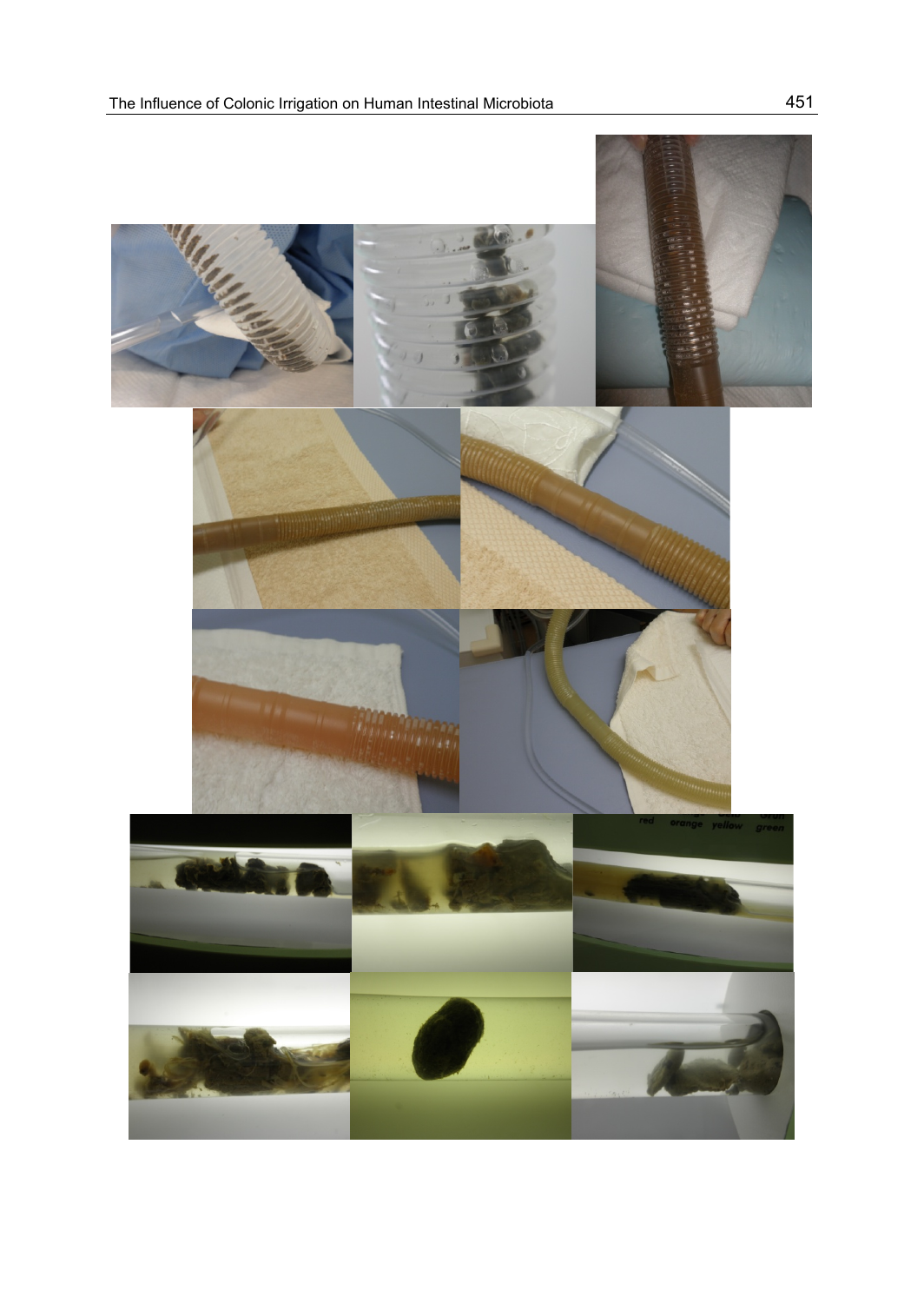



Fig. 1. Principle of the Colon Hydromat Comfort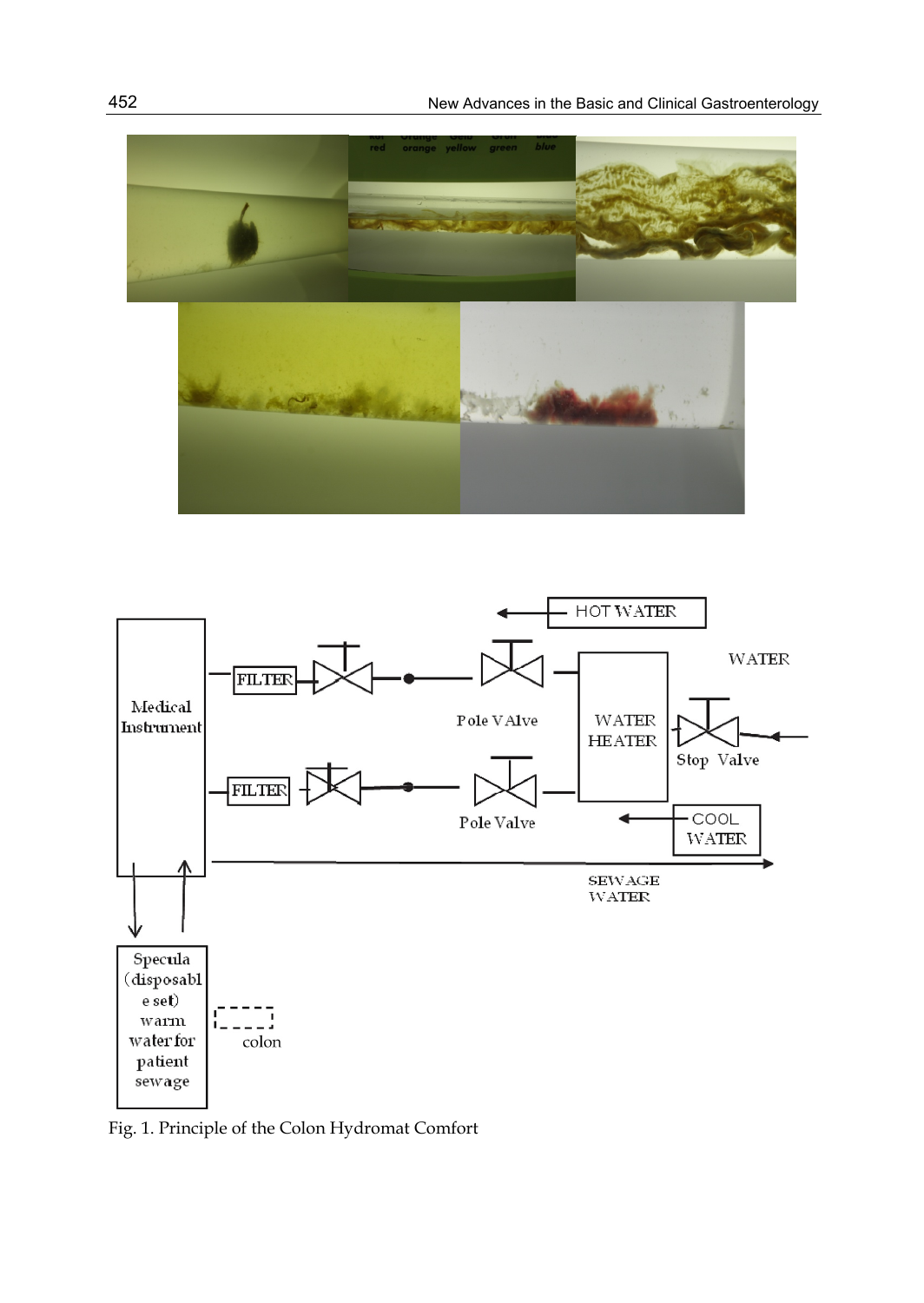#### **2.5 Statistics**

Results are given as means ± standard deviations (SD). Student's paired t-test was used to compare results before and after irrigations.  $P < 0.05$  was considered statistically significant.

# **3. Results**

| Patient | Age | Gender | Underlying disease | Symptom change                                |
|---------|-----|--------|--------------------|-----------------------------------------------|
| No. 1   | 44  | Male   | Pollen allergy     | Symptom-free (after 7 times)                  |
| No. 2   | 47  | Female | Constipation       | <b>Better</b>                                 |
| No. 3   | 45  | Female | Ovarian cysts      | Size Smaller (8 cm to 6 cm, after<br>3 times) |
| No. 4   | 47  | Male   | Atopic dermatitis  | Decreased itching                             |
| No. 5   | 28  | Male   | Psoriasis          | Better (still undergoing<br>irrigation)       |
| No. 6   | 38  | Female | Constipation       | <b>Better</b>                                 |
| No. 7   | 38  | Female | Constipation       | Better                                        |
| No. 8   | 32  | Female | Face eruption      | <b>Better</b>                                 |
| No.9    | 39  | Female | Constipation       | <b>Better</b>                                 |
| No. 10  | 29  | Male   | Allergic Rhinitis  | Decreased blowing of nose                     |

Patient clinical characteristics are summarized in Table 1.

Table 1. Subject's clinical characteristics and symptom changes after irrigations

Each patient underwent 3 colonic irrigations over a period of 2 weeks. Fecal samples were collected before the first colon irrigation and at 1 week after the third irrigation. The relative proportions of bacteria found in the fecal samples of each patient before and after colonic irrigation are shown in Table 2.

|                             | 1    |      | $\overline{2}$ |          | 3        |          | 4        |          |
|-----------------------------|------|------|----------------|----------|----------|----------|----------|----------|
| Presumed bacterium          | b    | a    | b              | a        | b        | a        | b        | a        |
| <i>Bifidobacterium</i>      | 18.6 | 16.5 | 22.9           | 17.1     | 8.7      | 14.9     | 1.8      | 14.5     |
| Lactobacillales             | 2.2  | 4.5  | 4.1            | $\Omega$ | 6.1      | 4        | $\Omega$ | $\Omega$ |
| <b>Bacteroides</b>          | 23   | 17   | 21.3           | 20.9     | 31.7     | 31.6     | 44.4     | 38.3     |
| Prevotella                  | 9.1  | 2.8  | 7.8            | 8.9      | $\Omega$ | $\Omega$ | $\Omega$ | $\Omega$ |
| Clostridium cluster IV      | 11.6 | 15.4 | 14.5           | 19.1     | 25.5     | 23       | 22.7     | 13.9     |
| Clostridium subcluster XIVa | 13   | 16.3 | 17.7           | 24.7     | 21.3     | 19.4     | 14.6     | 22.4     |
| Clostridium cluster XI      | 2.6  | 4.2  | $\Omega$       | $\Omega$ | $\theta$ | $\Omega$ | 2.4      | 2.3      |
| Clostridium cluster XVIII   | 7    | 4.4  | $\mathcal{P}$  | 1.4      | $\Omega$ | $\Omega$ | 5.1      | $\Omega$ |
| others                      | 13   | 18.8 | 9.6            | 8        | 6.7      | 7.1      | 9.1      | 8.6      |

Table 2. Continued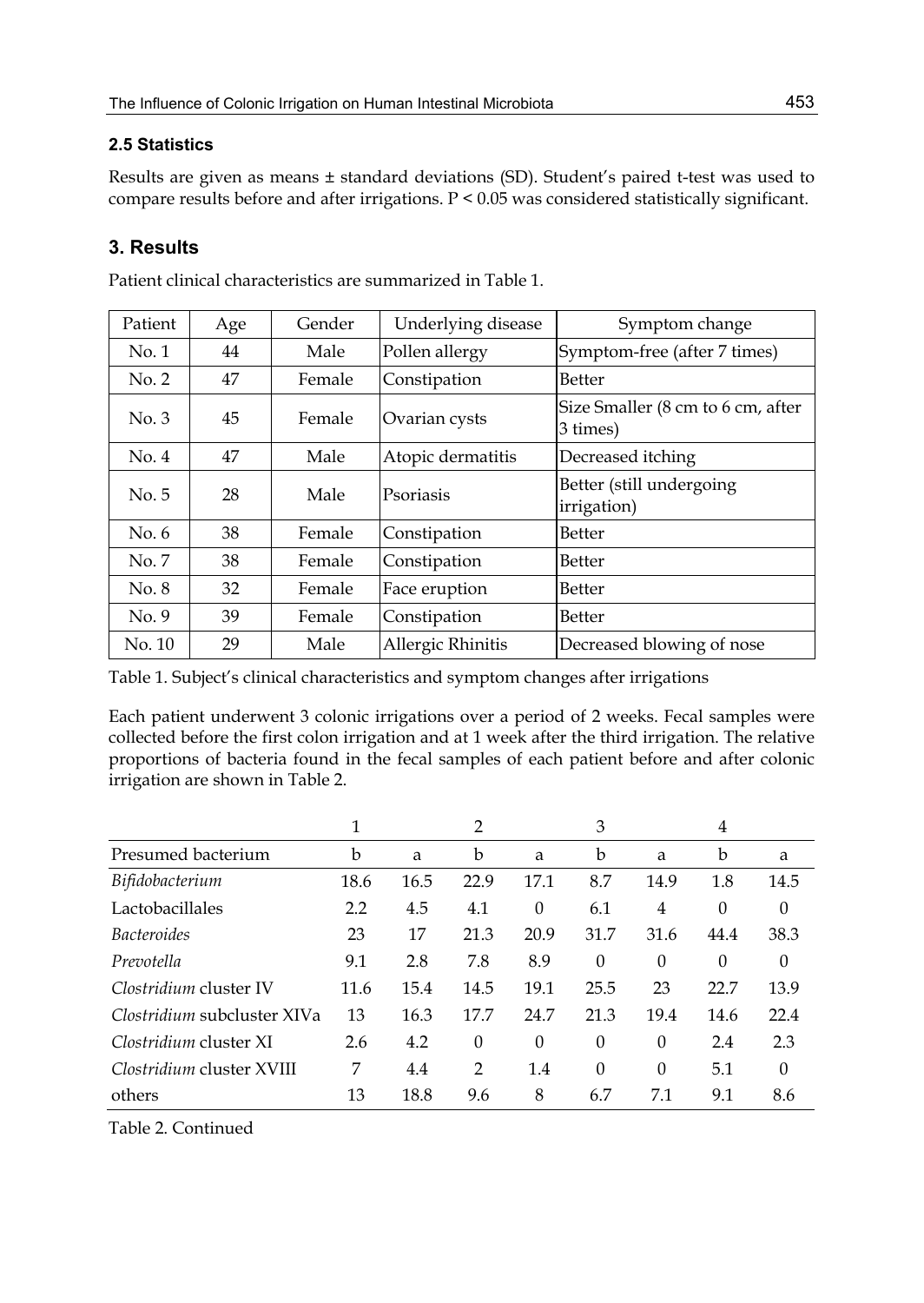| 5        |          | 6            |          | 7                |          | 8        |          | 9        |          | 10       |          |
|----------|----------|--------------|----------|------------------|----------|----------|----------|----------|----------|----------|----------|
| b        | a        | b            | a        | b                | a        | b        | a        | b        | a        | b        | a        |
| 1.9      | 2        | 17.9         | 2.6      | 22.6             | 28.2     | 9.9      | 1        | $\theta$ | 28.5     | 5.6      | 26.7     |
| $\theta$ | $\theta$ | 1.5          | $\theta$ | 2.7              | 2.5      | $\theta$ | $\theta$ | 3.3      | 3.2      | 1.6      | 1.5      |
| 28.3     | 14.7     | 13.5         | 14.4     | 15.6             | 25.4     | 29.8     | 12.3     | 59.8     | 30.3     | 32.9     | 33       |
| 38.3     | 31.6     | 23.9         | 30.3     | $\boldsymbol{0}$ | $\theta$ | $\theta$ | 40.3     | $\theta$ | $\theta$ | $\theta$ | $\theta$ |
| 2.8      | 8.1      | 3.8          | 1.5      | 12.6             | 11.7     | $\theta$ | 19.7     | $\theta$ | 19.1     | $\theta$ | 4.8      |
| 3.9      | 15.8     | 19           | 11.2     | 22.8             | 17.4     | 26.5     | 11.6     | 7.7      | 13       | 24.4     | 15.1     |
| 1.7      | $\Omega$ | $\mathbf{1}$ | 3.4      | 11.1             | 3        | 13.8     | 2.5      | 3.3      | 3.3      | $\theta$ | $\theta$ |
| 1.1      | $\Omega$ | 1.1          | 0.6      | $\boldsymbol{0}$ | 1.5      | $\theta$ | 1.2      | 1.7      | $\theta$ | $\theta$ | $\theta$ |
| 22       | 27.8     | 18.3         | 35.9     | 12.6             | 10.3     | 20       | 11.3     | 24.3     | 2.4      | 35.5     | 18.9     |

No 1-10: Patients in Table 1. b: Before colonic irrigations. a: After 3 times colonic irrigations

Table 2. The changes in the fecal microbiota between prior to and after 3 clonic irrigations

There were no significant differences in the overall quantities of fecal bacteria in samples collected before and after irrigations. There was also no tendency for changes int the proportions of Lactobacillales and *Bifidobacterium* and *Clostridium* subclusters. The proportions of these bacterial orders are shown in Table 3.

| Presumed microbiota % | prior to (mean $\pm$ SD) | after            | р        |  |
|-----------------------|--------------------------|------------------|----------|--|
| Bifidobacterium       | 10.99±8.85               | 15.29±10.74      | p > 0.05 |  |
| Lactobacillales       | $2.15 \pm 1.99$          | $1.57 + 1.84$    | p > 0.05 |  |
| <i>Bacteroids</i>     | 30.08±13.86              | $23.8+9.2$       | p > 0.05 |  |
| Prevotella            | 7.88±13.07               | 11.39±16.09      | p > 0.05 |  |
| Clostridium IV        | $9.4 + 9.62$             | $13.62 \pm 7.04$ | p > 0.05 |  |
| Clostridum XIVa       | 17.07±7.33               | $16.64\pm4.42$   | p > 0.05 |  |
| Clostridum XI         | $3.61\pm4.9$             | $1.87 \pm 1.69$  | p > 0.05 |  |
| Clostridum XVIII      | $1.8 + 2.4$              | $0.91 \pm 1.38$  | p > 0.05 |  |
| Others                | $17.13\pm8.85$           | 14.92±10.42      | p > 0.05 |  |

Table 3. The mean changes in the microbiota between prior to and after 3 colonic irrigations

According to Collins et al. (1994), *Clostridium* clusters and subclusters cannot revide the unknown pole in intestine. For example, *Faecalibacterium prausnitzil* is an important bacteria as butyrate-producing bacterium in *Clostridium* cluster IV. In contrast, *Clostridium perfringens* is a well known as harmful bacterium in *Clostridium* cluster I. Lactobacillales and *Bifidobacterium* are considered to be healthy, beneficial fecal bacteria. In this study, beneficial bacteria decreased in some patients. Serum electrolytes after irrigations (sodium, potassium, and chlorine) exhibited no significant changes from their values before irrigation (data not shown). Patient symptoms were improved after irrigations (Table 1), and they did not experience any difficulties.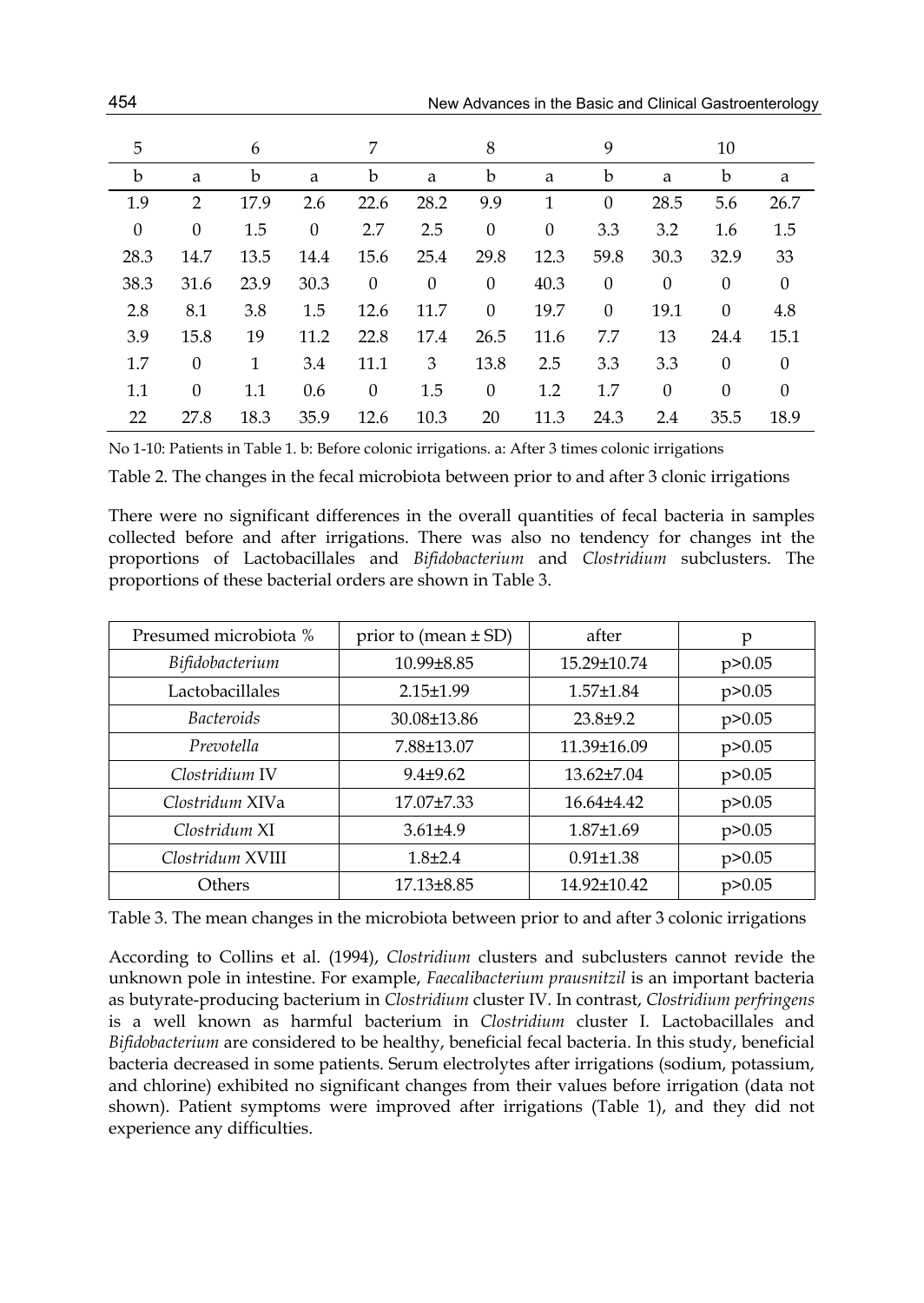# **4. Discussion**

This study showed that colonic irrigations are safe in terms of serum electrolytes for subjects with normal renal function and had a positive impact on these subjects' symptoms. However, these irrigations showed no tendency for any effects on the intestinal microbiota. Colonic irrigation was developed at the National Aeronautics and Space Administration and has been used worldwide in the care of allergic and pollen diseases, skin disorders, and constipation. I previously reported that colonic irrigation may induce lymphocyte transmigration from GALT into the circulation, which may improve the function of both the colon and the immune system functions (Uchiyama-Tanaka, 2009). The increase in the lymphocytes was suspected to be the result of lymphocytes transmigrating as intraepithelial lymphocytes from Peyer's patched and lymph nodes around the intestine as a result of irrigation and abdominal massage.

Based on my personal experience, patient symptoms can improve after colonic irrigations. However, it has been proposed that colon irrigations with large volumes of water may obliterate the microbiota and induce electrolyte abnormalities, but no studies support these claims. The results of this study suggests that after 3s colonic irrigations, the composition of the microbiota changes, but there is no tendency for the changes in the bacterial components.

Colonic irrigations are different from enemas for the following reasons: (a) they are not selfadministered, but are administered by a professionally trained person; and (b) they are administered using a device that controls water flow and infuses the entire colon with water, in contrast to the more limited infusion of warm filtered water into the rectum. The water circulates throughout the colon and removes its contents while the patient lies on a bed. The temperature and pressure of water are closely monitored and regulated during a series of fills and releases to aid colonic peristalsis. Because this method involves a closed system, the waste materials are removed without any unpleasant odor or discomfort, which are usually associated with enemas.

The intestine is an important site of local immunity and nutrition (Iiai et al., 2002). It is a major site of extrathymic T cell differentiation, and numerous activated and quiescent lymphocytes are produced within GALT. The very important role of the intestine, as a part of the immune system is due to the intestinal microbiota. Thus, it has been speculated in peoplewho suffer from constipation and who harbor fecal residues, the intestine may have a diminished function in the immune system (Alveres, 2001, 1924).

The intestinal epithelium is the first line of defense system to encounter intestinal pathogens and dietary antigens. It has been speculated that when the intestine is filled with feces, there may be a reduced function of this immune system caused by toxins leaking from the gut, in addition to bacterial translocation from the gut to the systemic circulation caused by a breakdown of the intestinal wall. This breakdown can be caused by a variety of injuries to the body at further locations far from the gut.

It has been reported that increased gut permeability and bacterial translocation play a role in multiple organ failure (MOF: Swank & Deitch, 1996). Failure of the gut barrier is central to the hypothesis that toxins escaping from the gut lumen contribute to the activation of a host's immune inflammatory defense mechanisms, which subsequently leads to auto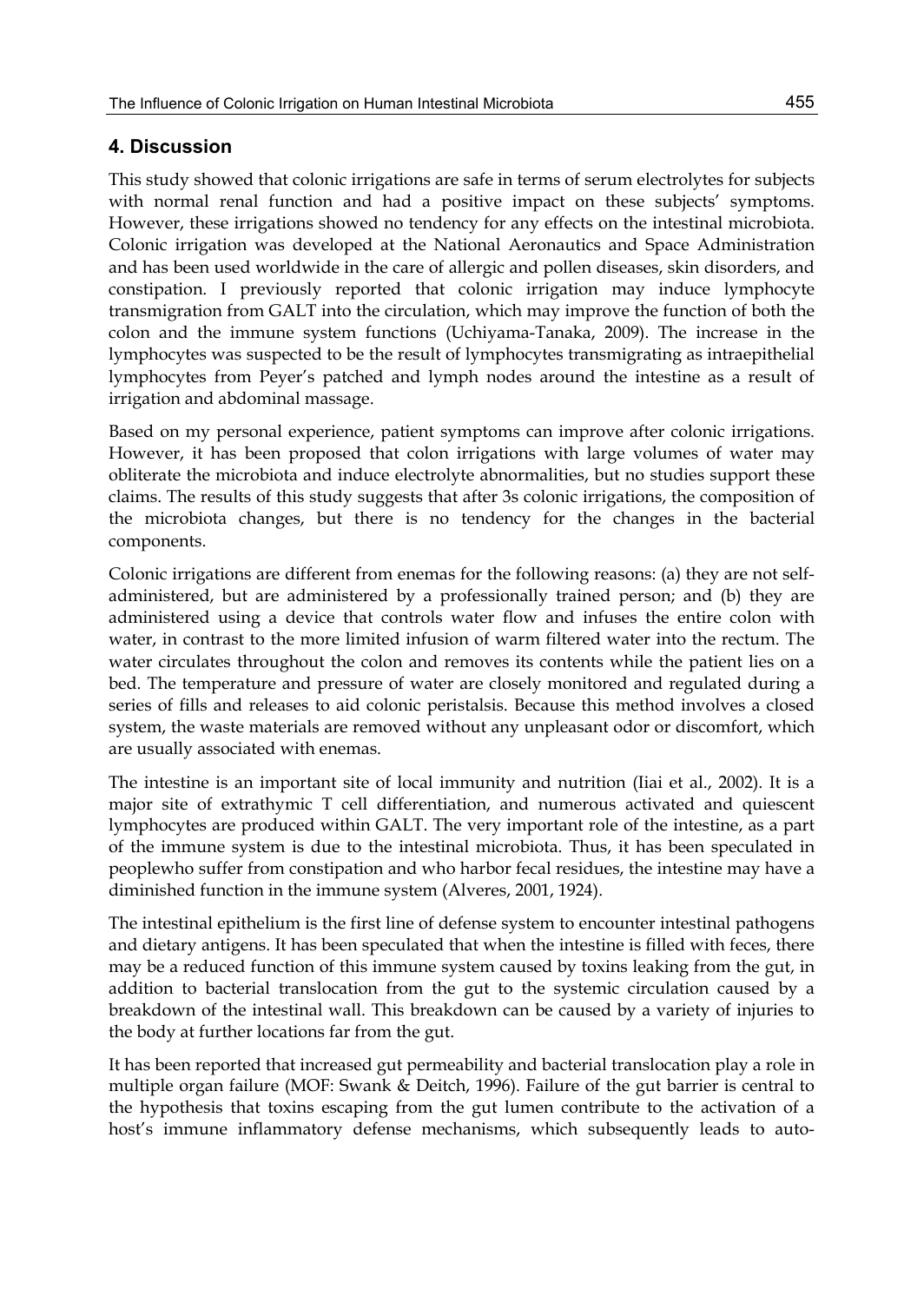intoxication and tissue destruction that are seen in the septic response characteristics of MOF (Swank & Deitch,1996; Garcia-Tsao et al., 1995; Purohit et al., 2008). Thus, colonic irrigation is useful for removing fecal residues.

Although irrigation is useful for establishing a "good" status in the intestine in terms of removing fecal residues, we should not expect too much from these irrigations. Factors like proper nutrition and food intake and a stress-free life style are also important in improving the microbiota, rather than colonic irrigations alone. One report showed that the microbiota of people on a strict vegetarian diet was very different from those on normal diets (Hayashi et al. 2002b). The removal of residual fecal matter in the colon may provide a break from a bad dietary cycle and highlight the importance of intestinal care in everyday life.

Colonic irrigation is relatively safe and is a good method for impressing upon patients the importance of intestinal care. But according to the results of this study, some patients' microbiota deteriorated. Although safe in terms of serum electrolytes, it should be noted that colonic irrigations should not be performed for patients with renal failure, heart disease, liver cirrhosis with ascites, recent abdominal surgery, pregnancy, and other conditions. In addition, excessive therapy such as everyday irrigations should be avoided. This may result in the loss of massive amount of digestive fluid. Except for the first 3 times of colonic irrigation, subsequent irrigations should be performed within a minimum 1 month interval.

This study was limited by its small study population. Some subjects showed reduced proportions in beneficial fecal bacteria, although their symptoms including allergic rhinorrhea, constipation, skin itching, and eczema, were improved. We should be careful with regard to the duration and number of irrigations administered and preferably take probiotics after colonic irrigation. If the patient is in a "good" status in terms of stool analysis, a single trial with an adequate duration would be sufficient.

Another limitation of this study was that the actual numbers of bacteria were not determined using these methods. T-RFLP is only useful for estimating the proportions of bacteria. Hence, we need a more efficient quantitative method for bacterial analysis in addition to the existing one with an advantageous cost versus performance.

In conclusion, colonic irrigation has no influence on serum electrolytes and may induce improvements in symptoms without any effects on the intestinal microbiota.

#### **5. References**

Alveres, WC. (2001). Origin of so-called autointoxication symptoms. *JAMA*.72: pp. 8-13.

- Alverez, WC.; Freedlander. BL.(1924). The rate of progress of food residues through the bowel. *JAMA*. 83: pp. 576-580.
- Ando, A.; Sakata, S., Koizumi, Y., Mitsuyama, K., Fujiyama, Y., Benno, Y.(2007). Terminal restriction fragment length polymorphism analysis of the diversity of fecal microbiota in patients with ulcerative colitis. *Inflamm Bowel Dis.* 13: pp. 955-962.
- Cerf-Bensussan, N.; Guy-Grand, D., Griscelli, C. (1985). Intraepithelial lymphocytes of human gut: isolation, characterization and study of natural killer activity. *Gut.* 26: pp.81-88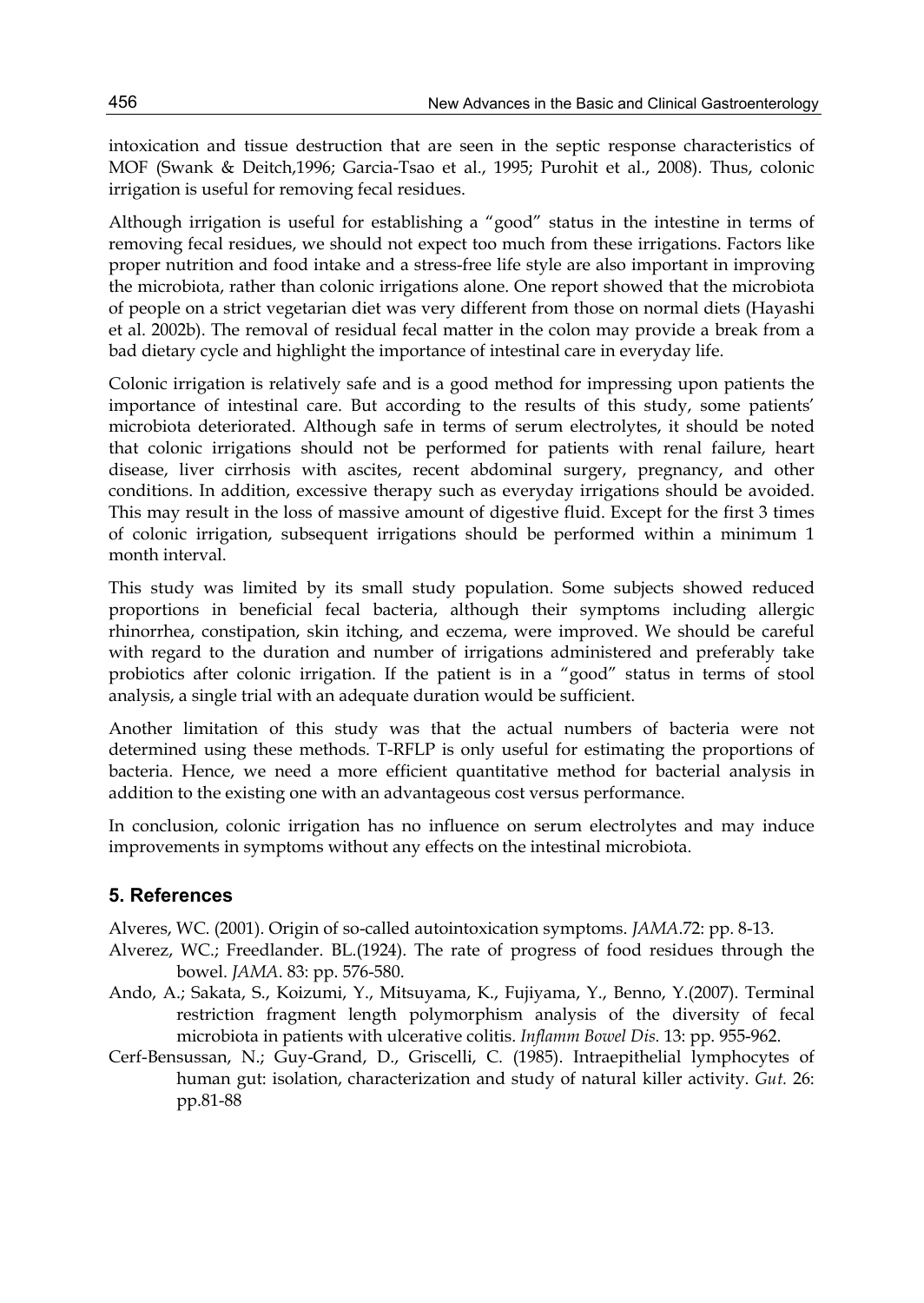- Collins, MD.; Lawson, PA., Willems ,A., Cordoba, JJ., Fernandez-Garayzabal, J., Garcia, P., Cai, J., Hippe, H., Farrow, JAE.(1994). The Phylogeny of the Genus Clostridium: Proposal of Five New Genera and Eleven New Species Combinations. *Int J Syst Bacteriol.* 44: pp. 812-826.
- Garcia-Tsao, G.; Lee, FY., Bardeb, GE., Cartun, R., West, AB. (1995) Bacterial translocation to mesenteric lymph nodes is increased in cirrhotic rats with ascites. *Gastroenterology*  108: pp. 1835-1841
- Guy-Grand, D.; Cerf-Bensussan, N., Malissen, B., Malassis-Seris ,M., Briottet, C., Vassalli, P. (1991). Two gut intraepithelial CD8+ lymphocyte population with different T cell receptors. A role for the gut epithelium in T cell differentiation. *J Exp Med*. 173: pp. 471-481.
- Hayashi, H.; Sakamoto, M. & Benno, Y. (2002). Phylogenetic analysis of human gut microbiota using 16S rDNA clone libraries and strictly anaerobic culture-based methods. *Microbiol Immunol,* 46: pp. 535-548
- Hayashi, H.; Sakamoto, M., Bennno, Y. (2002). Fecal microbial diversity in a strict vegetarian as determined by molecular analysis and cultivation. *Microbiol Immunol* 46: pp.819- 831.
- Iiai, T.; Watanabe, H., Suda, T., Okamoto, H., Abo, T., Hatakeyama, K. (2002). CD161+T (NT) cells exist predominantly in human intestinal epithelium as well as in liver. *Clin Exp Immunol* 129: pp. 92-98.
- Langendijk, PS.; Schut, F., Jansen, GJ., Raangs, GC., Kamphuius, GR., Wilkison ,MH., Welling, GW. (1995). Quantitative fluorescence in situ hybridization of Bifidobacterium spp. With genus-specific 16S rRNA-targeted probes and its application in fecal samples. *Appl Environ Microbiol* 61: pp. 3069-3075
- Moor, WE.; Holdeman, LV.(1974). Human fecal flora: the normal flora of 20 Japanese-Hawaiians. *Appl Environ Microbiol*. 27: pp. 961-979
- Nagashima, K.; Hisada ,T., Sato, M., Mochizuki, J. (2002). Application of new primerenzyme combinations to terminal restriction fragment length polymorphism profiling of bacterial populations in human feces. *Appl Environ Microbiol* 69: pp. 1251-1262
- Nagashima, K.; Mochizuki, J., Hisada, T., Suzuki, S., Shimomura, K. (2006). Phylogenetic analysis of 16S ribosomal RNA gene sequences from human fecal microbiota and improved utility of terminal restriction fragment length polymorphism profiling. *Bioscience Microflora.* 25: pp. 99-107.
- Purohit, V.; Bode, JC., Bode, C., Brenner, DA., Choudhry, MA., Hamilton, F., Kang, YJ., Keshavarzin, A., Rao, R., Sartor, RB., Swanson, C., Turner, JR. (2008) Alcohol, intestinal bacterial growth, intestinal permeability to endotoxin, and medical consequences: Summary of a symposium. *Alcohol* 42: pp. 349-361
- Suau, A.; Bonnet, R., Sutren, M., Godon, JJ., Gibson, G.R., Collins, MD., Dore, J. (1999). Direct analysis of genes encoding 16S rRNA from complex communities reveals many novel molecular species within the human gut. *Appl Environ Microbiol* 65: pp. 4799-4807
- Swank, GM.; Deitch, EA. (1996) Role of the gut in multiple organ failure. Bacterial translocation and permeability changes. *World J Surg* 20: pp. 411-417
- Takahashi, S.; Kawamura ,T., Kanda, Y., Taniguchi, T., Nishizawa, T., Iiai, T., Hatakeyama, K., Abo, T.(2005). Multipotential acceptance of Peyer's patches in the intestine for